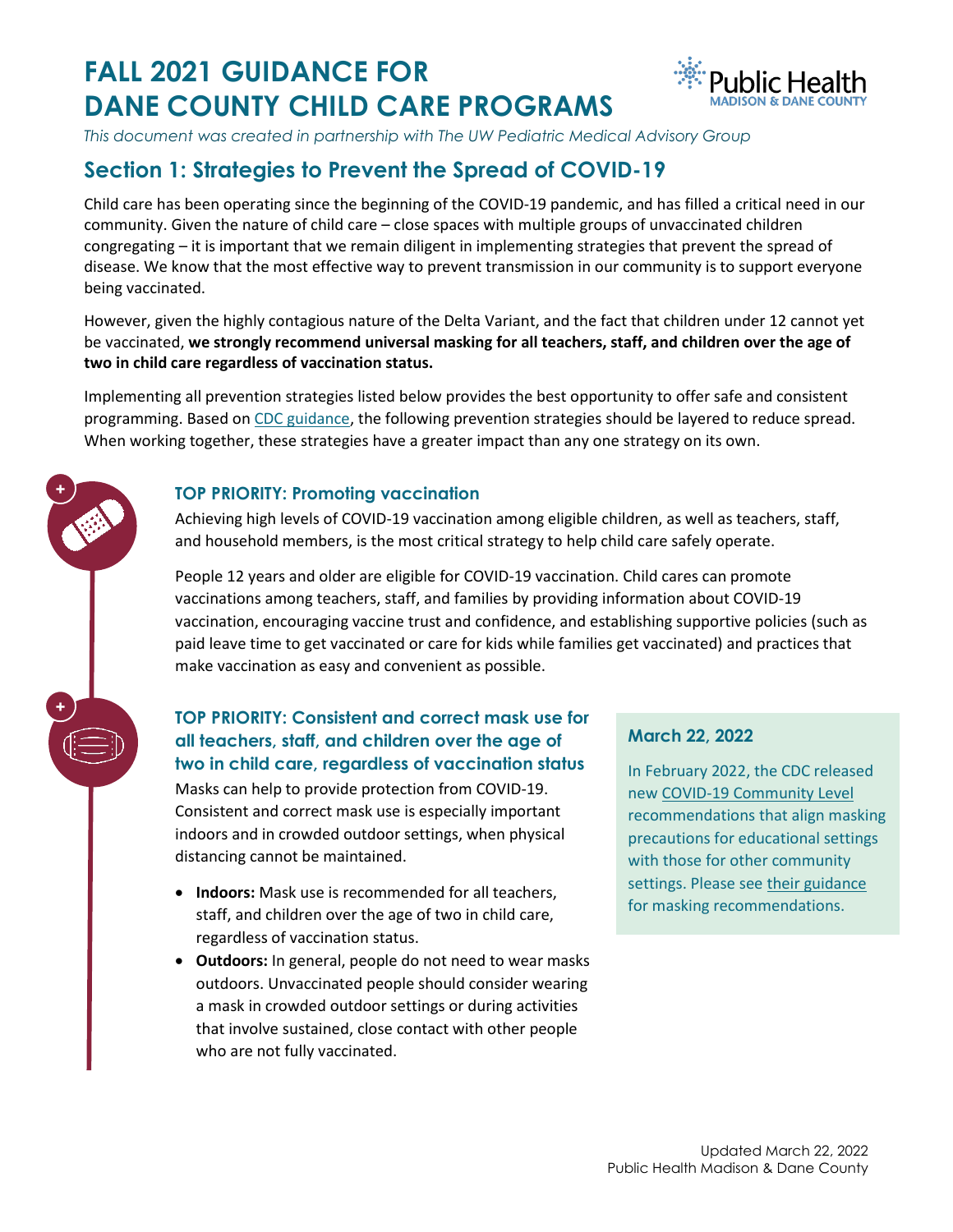#### **Staying home when sick and getting tested**

**+**

**+**

**+**

**+**

**+**

**+**

**+**

Teachers, staff, and children who have symptoms of infectious illness, such as COVID-19 or the flu, should stay home and get tested. Staying home when sick with COVID-19 is essential to keep infections out of schools and prevent spread to others. If a person develops COVID-19 symptoms or is a close contact, they should get tested. More information about community testing sites can be found on ou[r website.](https://publichealthmdc.com/coronavirus/testing) DHS also offers [a testing program](https://www.dhs.wisconsin.gov/covid-19/child-care.htm) for child care providers.

### **Handwashing and respiratory etiquette**

Diligent attention to handwashing is critical to prevent the spread of COVID-19 and other infectious illnesses. Modeling and practicing respiratory etiquette (covering coughs and sneezes) is another important tool to decrease spread of illnesses including COVID-19. Child care centers should monitor and reinforce those behaviors and provide easily accessible handwashing supplies.

# **Physical distancing and cohorting**

Child care programs where not everyone is fully vaccinated should implement physical distancing of 6 feet to the extent possible indoors. Because of the essential service that child care programs provide, child care programs should not exclude children from in-person care to keep a minimum distance requirement. When it is not possible to maintain physical distancing, it is especially important to layer other prevention strategies.

Cohorting means keeping people together in a small group and having each group stay together throughout the entire day. The use of cohorting can limit the spread of COVID-19 between cohorts, but if a child care program is unable to cohort groups, they should not exclude children from attending their care.

### **Contact tracing, in combination with isolation and quarantine**

Child care programs should collaborate with the local health department to confidentially provide information about people diagnosed with or exposed to COVID-19. Child care centers are required to report positive cases to PHMDC by completing this [survey online](https://survey.alchemer.com/s3/6077749/Child-Care-COVID-Reporting) or calling 608-266-4821. This includes identifying which children, teachers, and staff with positive COVID-19 test results should isolate and which close contacts should quarantine. Child care programs can refer to our Prepare for When Someone is Sick with COVID-19 [document,](https://publichealthmdc.com/documents/childcare_tests_positive.pdf) and should follow ou[r exclusion chart.](https://publichealthmdc.com/documents/exclusion_table.pdf)

# **Ventilation**

Improving ventilation can reduce the number of virus particles in the air. Along with other preventive strategies, including wearing a well-fitting, multi-layered mask, bringing fresh outdoor air into a building helps keep virus particles from concentrating inside. This can be done by opening multiple doors and windows, using child-safe fans to increase the effectiveness of open windows, or making changes to the HVAC or air filtration systems.

# **Cleaning and disinfection**

In general, cleaning once a day is enough to sufficiently remove potential virus that may be on surfaces. Visit the [CDC's website](https://www.cdc.gov/coronavirus/2019-ncov/community/disinfecting-building-facility.html) for more information on proper cleaning and disinfection.

# **Screening testing to promptly identify cases, clusters, and outbreaks**

CDC recommends offering screening testing depending on community transmission, population, and activity. See the [CDC website](https://www.cdc.gov/coronavirus/2019-ncov/community/schools-childcare/k-12-guidance.html#screening-testing) for more information.